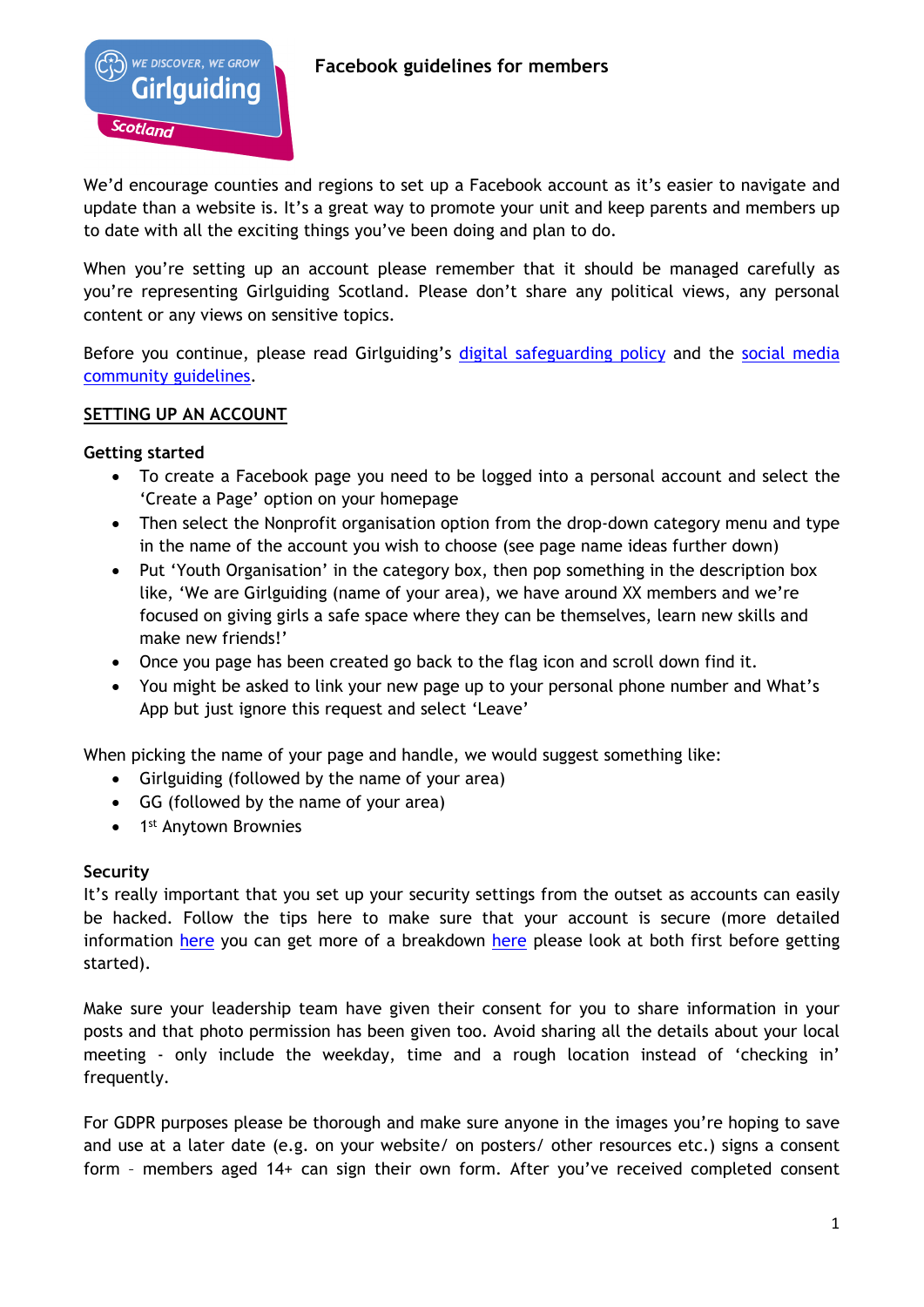

forms and made people aware you're keen to share the pictures delete the images off your device e.g. phone and computer).

# **Using Facebook**

Facebook has many functions – it allows you to post updates, share links, like pages and have others like yours and communicate through comments and messages. You could use it to invite people to recruitment events, post action-packed photos (with permission) from a recent unit meeting, special event or day out, or circulate recruitment materials that your followers can also share.

# **What to keep in mind when using Facebook**

- It's for members aged 13 and over, so please don't promote it to girls under the age of 13
- Don't contact a young member on Facebook who's under the age of 14. Reach out to their parent or guardian instead
- If you've used any images from another website, make sure you have permission from the website owner or copyright holder. For any text, get in touch with the source
- Remember that you don't have to be 'friends' on Facebook to invite someone to join a group
- When accepting young members into a group, make sure that the content of the group is appropriate and relevant for their age
- There should be a minimum of two administrators to moderate interactions and ensure that appropriate communication takes place
- Creating your own social media code of conduct can encourage young members and adult volunteers to be respectful online. It must be in line with Girlguiding's social media [community guidelines](https://www.girlguiding.org.uk/community-guidelines/)
- If you're hoping to create graphics for social media please check out our brand guidelines [here](https://www.girlguiding.org.uk/making-guiding-happen/resources/how-to-use-our-brand/) and visit our [online design](https://www.girlguiding.org.uk/making-guiding-happen/resources/online-design-centre/) centre for more information
- Include a link to the [Girlguiding Scotland website](https://www.girlguidingscotland.org.uk/get-involved/joining-for-girls/) in the 'About' section which tells people how to join

# **Following accounts**

Follow/Like these pages to get you started. Some pages will give you a good idea of things to post:

- Girlguiding Scotland (@GirlguidingScot)
- Girlguiding (@girlguidinguk)
- Girlguiding For Members (@GirlguidingForMembers)
- World Association of Girl Guides and Girl Scouts (@wagggsworld)
- Members of your leadership team if they're happy for you to
- Parents of young members if they're happy for you to
- Other local charities in your area
- The Facebook page of your meeting place (if they have one)
- Your county commissioner if they're happy for you to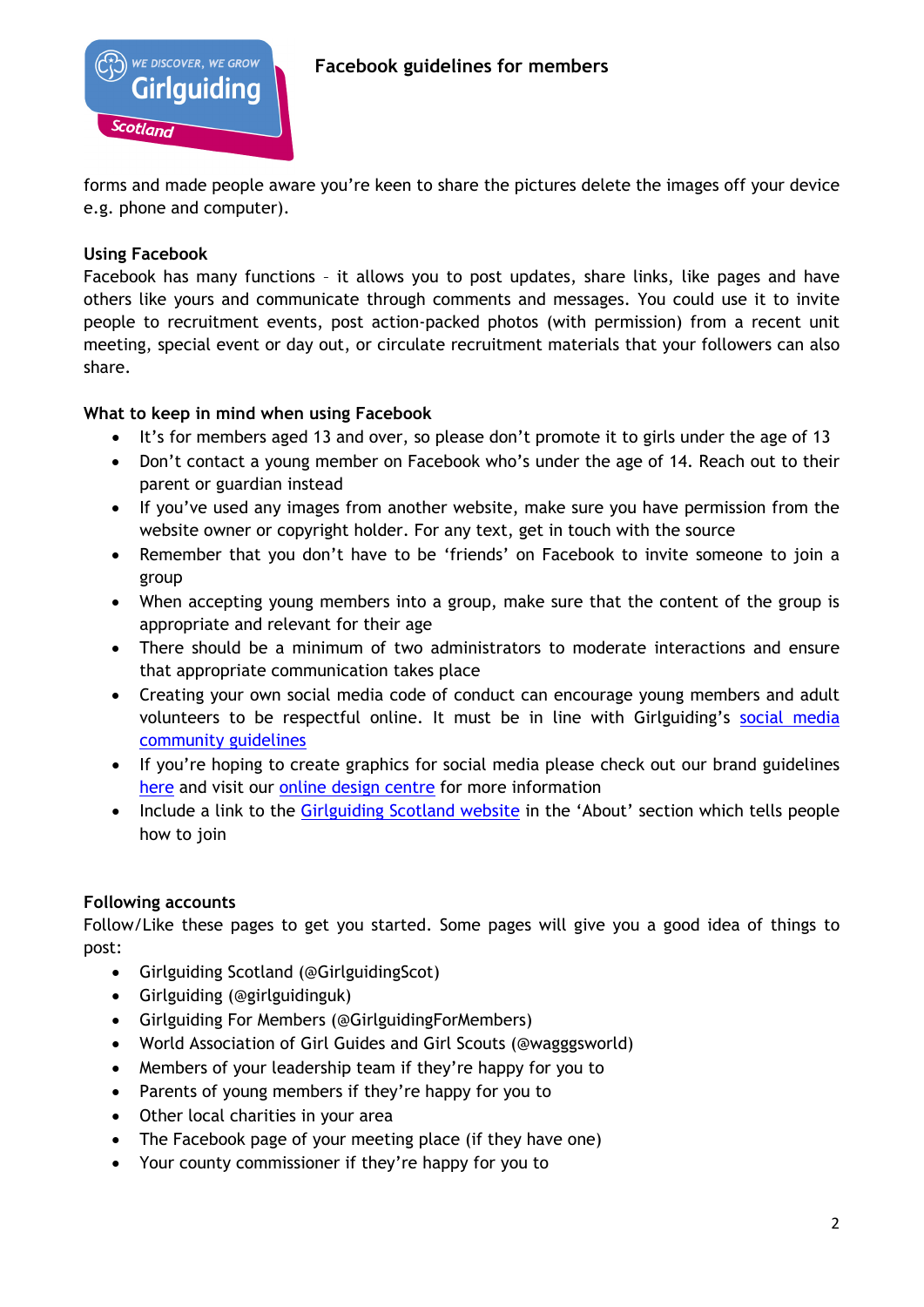# **Facebook guidelines for members**

- The Facebook pages of other Girlguiding Scotland units in major cities across Scotland including Girlguiding Edinburgh, Girlguiding Glasgow and Girlguiding Dundee for example
- The Facebook pages of any other counties/region/units nearby
- The Facebook page of your local council

WE DISCOVER, WE GROW Girlauidina

Scotland

- Keep up to date with opportunities for young members by following other major youth organisations in Scotland like Youthlink Scotland, Young Scot and Youth Scotland
- Local attraction popular with young people, for example an activity centre
- It's also good to follow local news outlets as well as local councillors and MSYPs in your area

When you're deciding whether to follow/like an account please have a think beforehand - do they ever say anything that could damage our reputation? Do they fit with our values or discuss something relevant? If you're ever unsure then please contact the Marcom team on [web@girlguiding-scot.org.uk.](mailto:web@girlguiding-scot.org.uk)

## **Posting**

Check out these tips to make sure your posts are in line with policy. Here's what to keep in mind when posting:

- There's a 63,206-character maximum on Facebook posts but try to keep posts as short and snappy as possible
- You can tag people, pages and places on Facebook. Make sure you have permission and use the right handles
- Make sure your language is clear and easy to understand
- Don't post 'in jokes' or similar as these can make others feel excluded
- Keep the language appropriate and take care to not use any negative abbreviations or terms – like for instance FML (f\*\*\* my life) or similar
- When it comes to sharing posts from other accounts try and make sure it's relevant to girls, parent/guardians and volunteers and it should follow the same guidelines as when you're posting yourself. Always remember to check any links before posting them
- Always double check spelling or grammar before posting
- Avoid mentioning members' full names or including other information that could reveal their identities
- No girls should be tagged even if they have their own Facebook account
- Be careful with your location if you want to 'Check-in' somewhere and don't say something like 'We're heading to Edinburgh Zoo and will be there all afternoon'. You could say something like this instead 'Amazing day at Edinburgh Zoo!' and check-in once you're there as long as you keep in mind that these posts are public
- Using emojis can add some humour to your content and make it more personal but be careful picking which emoji to use. You can find them all on [this website](https://emojipedia.org/)
- Don't feed the trolls. This means don't rise to people who harass you or are rude it'll only encourage them
- Whenever you put a post on Facebook you can tag people and place just like on Twitter. Type @ and then the first few letters of where you want to tag and check dropdown menu
- Here's Facebook's privacy policy: [facebook.com/policy.php](https://www.facebook.com/policy.php)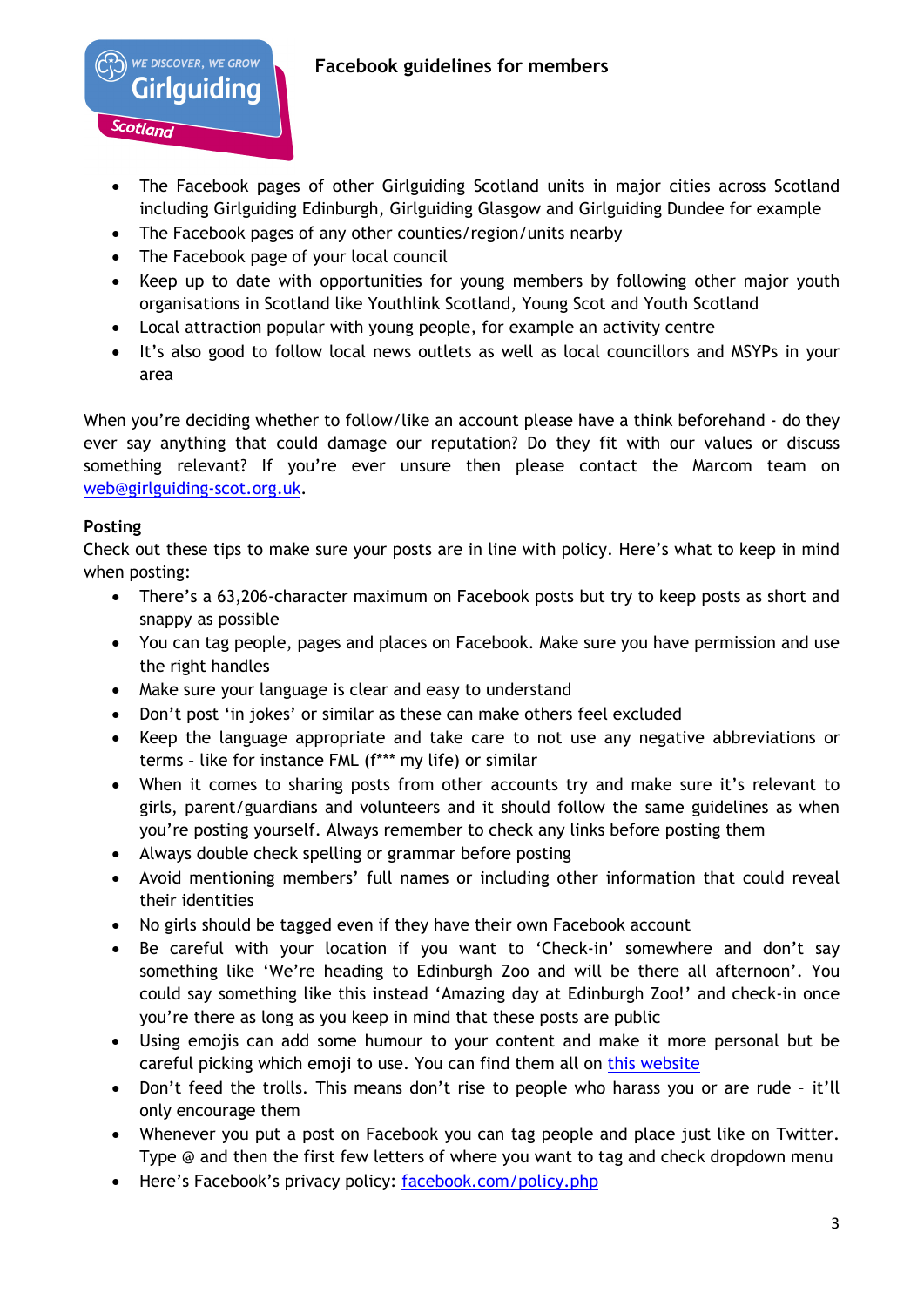## **Using photos and videos**

Scotland

WE DISCOVER, WE GROW

lauidina

- Taking and sharing photos, quotes, boomerangs (find out more about this app [here\)](https://itunes.apple.com/gb/app/boomerang-from-instagram/id1041596399?mt=8) and videos is a great way to show all the fun things your unit gets up to and the great work you're doing together
- Young people need to have given photo consent before you share photos of them so getting photo permissions is essential before you start posting. Girls shouldn't be tagged in photos
- If you are unable to get permission and need to take a picture try and get pictures where you can't see members' face e.g. from behind, from a distance. Still let people know they'll be shared and reassure them no faces will be visible (if you do come across this issue please talk to the comms team first if you can)
- Try to use a picture or appropriate GIF when you're posting. Pictures make your posts stand out more and so they will reach more people
- When you're sharing an image make sure that there is nothing offensive or sensitive (such as personal details) in the background. Even if you think that people can't read them
- When sharing a GIF make sure that the content is appropriate. If it's from a TV programme, is that programme and actor appropriate?
- Remember, posts with pictures or videos get more attention and group selfies and action shots are more exciting than pictures of people sitting down or looking static. For example you could capture girls having fun on a camping trip, taking part in activities etc.

### **Suggested Facebook posts**

Whether you're getting ready to go on a camping adventure or you're having a theme night, let your followers know what your unit is getting up to so others can join in the fun of Girlguiding Scotland! Sharing pictures and quotes from the girls (if you have permission to) doing fun activities works really well.

- We had the most amazing time visiting @(name of venue/event) today in and making new friends! We'll be back soon!
- Tonight the girls gave hoola-hooping a go and had the best time! Next week we're going to try making some (insert craft activity) so stay tuned!
- Look at this beautiful view! We had an amazing time camping at @Netherurd and doing lots of fun new activities like . See you next time!
- We're so proud of our new members for making their Promise tonight! Here's to many more great unit meetings together.
- Check out how much we raised today at our bag packing event this evening! Well done to everyone who took parts and thanks so much for all the donations!
- We're working towards our @KSBeautiful badge tonight so the girls are having a blast doing their bit and helping clean up our local area! Check out how we got on…

### **Setting up a Facebook group**

We know that units and other local groups may want to create Facebook groups. These groups are easy to set up and you do not have to be friends with someone to invite them so you can reach more people. However, when setting up your group, make sure that you: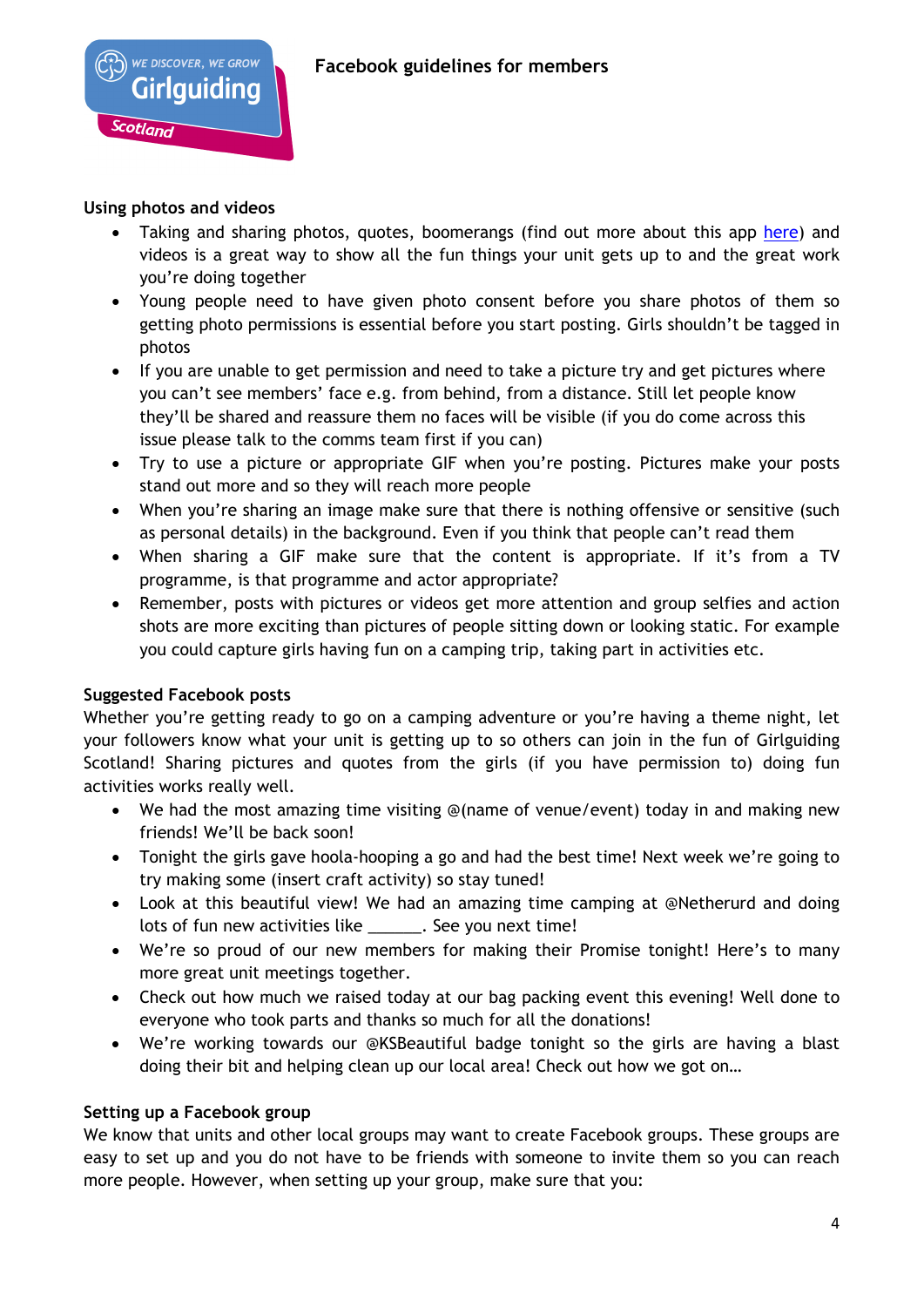# **Facebook guidelines for members**

WE DISCOVER, WE GROW Girlauidina

Scotland

- It's important to make sure your group is 'closed'. If a group is 'open', there's no guarantee that all members will be genuine members of Girlguiding Scotland.
- Create a private or 'secret' group so that no one can see who belongs to your group unless they're a member
- Adjust your privacy settings to moderate who can become a member of your group and only invite/accept people who you know. Find out more [here](https://www.facebook.com/help/325807937506242/)
- Make sure the content of the group is appropriate and relevant for the age of its members
- Have a minimum of two administrators to moderate interactions and flag any concerns
- Ask your group to follow an online or social networking code of conduct. You can create this yourself and encourage volunteers be respectful online
- Please note that none of the groups currently on Facebook have been set up or endorsed by Girlguiding Scotland so no guarantee they'll contain genuine Girlguiding members

If you have any concerns or questions please do not hesitate to contact the Girlguiding Scotland team on: **[web@girlguiding-scot.org.uk](mailto:web@girlguiding-scot.org.uk) 0131 226 4511 07852 554 779**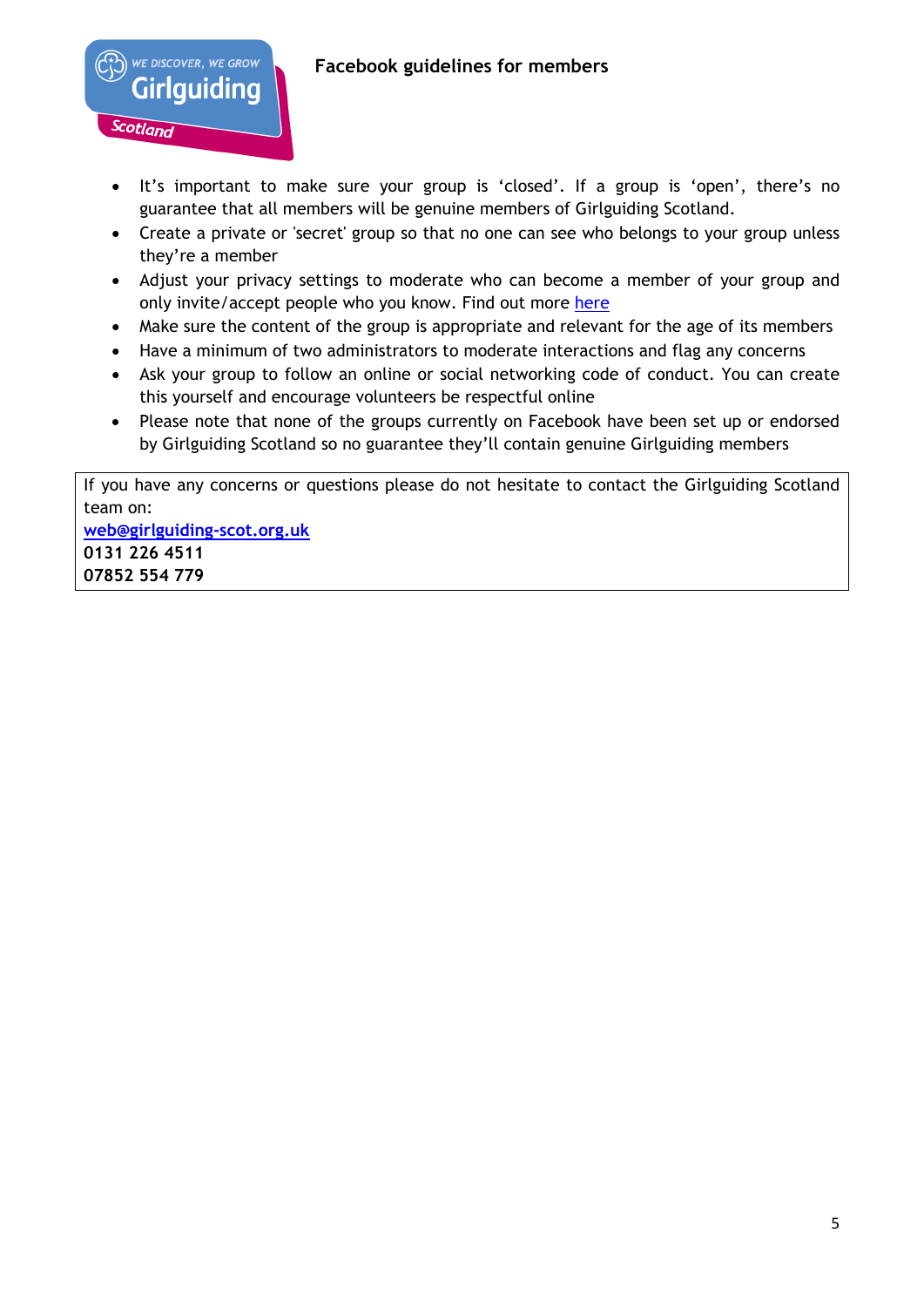

We'd encourage counties and regions to set up a Twitter account as it's easier to navigate and update than a website is. It's a great way to promote your unit and keep parents and members up to date with all the exciting things you've been doing and plan to do.

When you're setting up an account please remember that it should be managed carefully as you're representing Girlguiding Scotland. Please don't share any political views, any personal content or any views on sensitive topics.

Before you continue, please read Girlguiding's [digital safeguarding policy](https://www.girlguiding.org.uk/making-guiding-happen/policies/digital-safeguarding-policy/) and the social media [community guidelines.](https://www.girlguiding.org.uk/community-guidelines/)

## **SETTING UP AN ACCOUNT**

### **Security**

When setting up your account it's really important that you set up your security settings from the outset as accounts can easily be hacked. Follow the tips [here](https://support.twitter.com/articles/76036) to make sure that your account is secure (more detailed information [here\)](https://www.howtogeek.com/282853/how-to-secure-your-twitter-account/).

Make sure your leadership team have given their consent for you to share information in your posts and that photo permission has been given too. Avoid sharing all the details about your local meeting - only include the weekday, time and a rough location instead of 'checking in' frequently.

Please ask one member of your volunteer team to manage the account. It should not be used on multiple devices. Please make sure that person has read these instructions. If they need any more tips on how to get started they can email [web@girlguiding-scot.org.uk.](mailto:web@girlguiding-scot.org.uk)

### **Picking an account name**

We would suggest something like:

- @Girlguiding (followed by the name of your area)
- @GG (followed by the name of your area)

### **Following accounts**

To get you started you can follow these accounts:

- Girlguiding Scotland (@GirlguidingScot)
- The Twitter handle of your county if you have one (for example @GirlguidingGlas or @GirlguidingEdin)
- You county commissioner's Twitter handle if they have one
- Girlguiding (@Girlguiding)
- Girlguiding for members (@GirlguidingMembers)
- Scottish Chief Commissioner Moira McKenna (@ScotChiefGuide)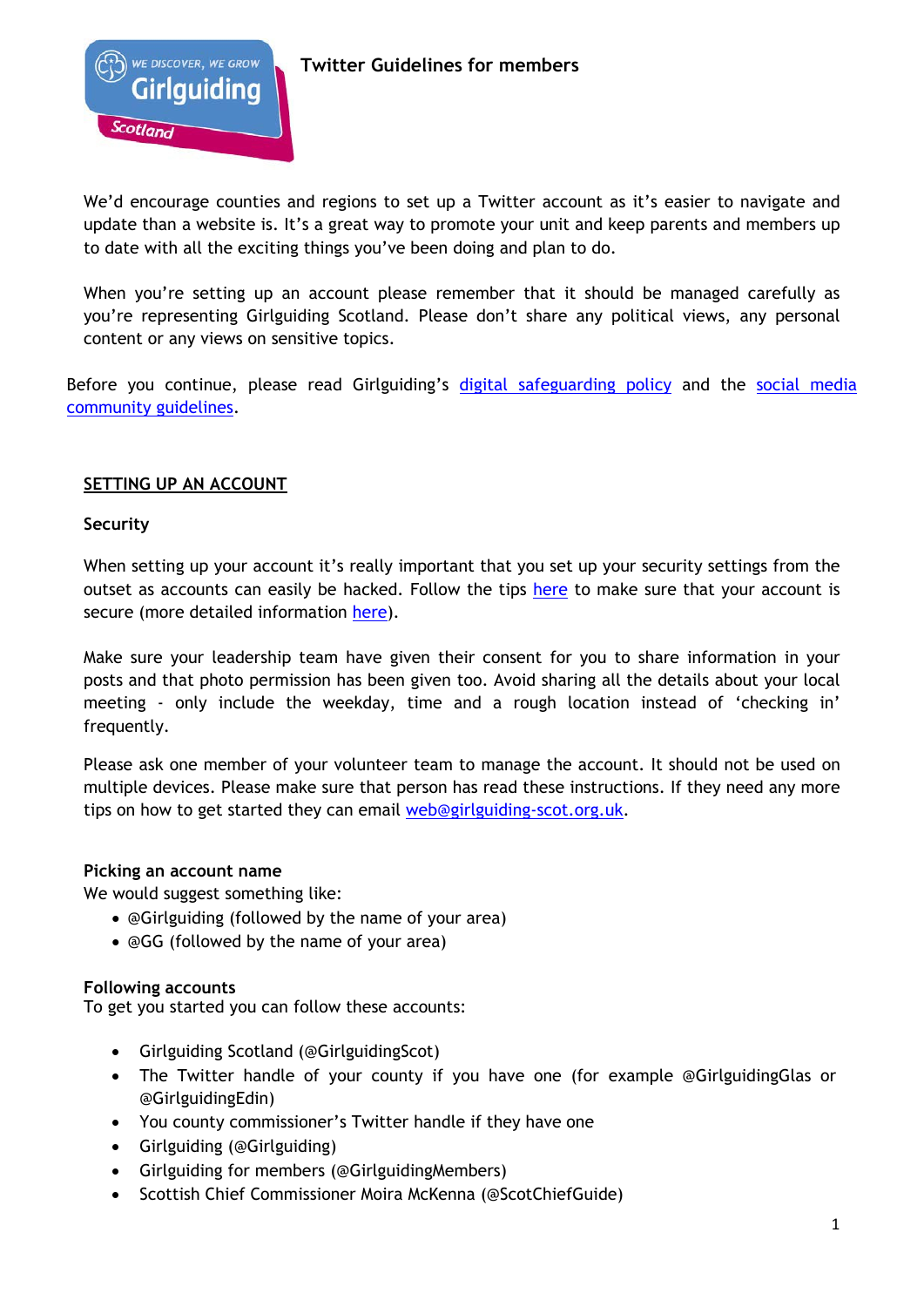

Scotland

# **Twitter Guidelines for members**

- World Association of Girl Guides and Girl Scouts (@wagggsworld)
- Scotland INTOPS (@ScotlandINTOPS)
- Members of your leadership team if they're happy for you to
- Parents of young members if they're happy for you to
- Other local charities in your area
- The Twitter page of your meeting place (if they have one)
- The Twitter pages of any other counties/region/units nearby and around Scotland
- Keep up to date with opportunities for your members by following other major youth organisations like Youthlink Scotland (@YouthLinkScot), Young Scot (@YoungScot) and Youth Scotland (@YouthScotland)
- The Twitter page of your local council
- Local attractions popular with young people, for example an activity centre
- It's also good to follow local news outlets as well as councillors and MSYPs in your area

When you're deciding whether to follow/like an account please have a think beforehand - do they ever say anything that could damage our reputation? Do they fit with our values or discuss something relevant? If you're ever unsure then please contact the comms team on [web@girlguiding-scot.org.uk.](mailto:web@girlguiding-scot.org.uk)

# **TWEETING**

## **How to write a great tweet**

Check out these tips to make sure your tweets are in line with policy:

# **What to keep in mind when tweeting:**

- There's a 280 character limit on Twitter posts so try to keep posts as short and snappy as possible
- You can tag people, pages and places on Twitter. Make sure you have permission and use the right handles
- Try to always include a photo, boomerang or video with each tweet
- Twitter has a limit as to how many tweets can be sent out an hour/day and will block your account if you go over this.
- When tweeting from an event or location make sure to use the right handles and hashtags
- Make sure your language is clear and easy to understand
- Make sure you use the correct terms (leader not guider, Girlguiding not guiding etc.)
- Don't post 'in jokes' or similar as these can make others feel excluded
- Keep the language appropriate and take care to not use any negative abbreviations or terms – like for instance FML (f\*\*\* my life) or similar
- Always double check spelling or grammar before posting
- Using emojis can add some humour to your content and make it more personal but be careful picking which emoji to use. You can find them all on [this website](https://emojipedia.org/) for use on your PC
- When it comes to retweeting other accounts try to make sure the content is relevant to girls, parents/guardians and volunteers and it should follow the same guidelines as when you're tweeting yourself
- Always remember to check any links before tweeting them
- Don't feed the trolls. This means don't rise to people who harass you or are rude it'll only encourage them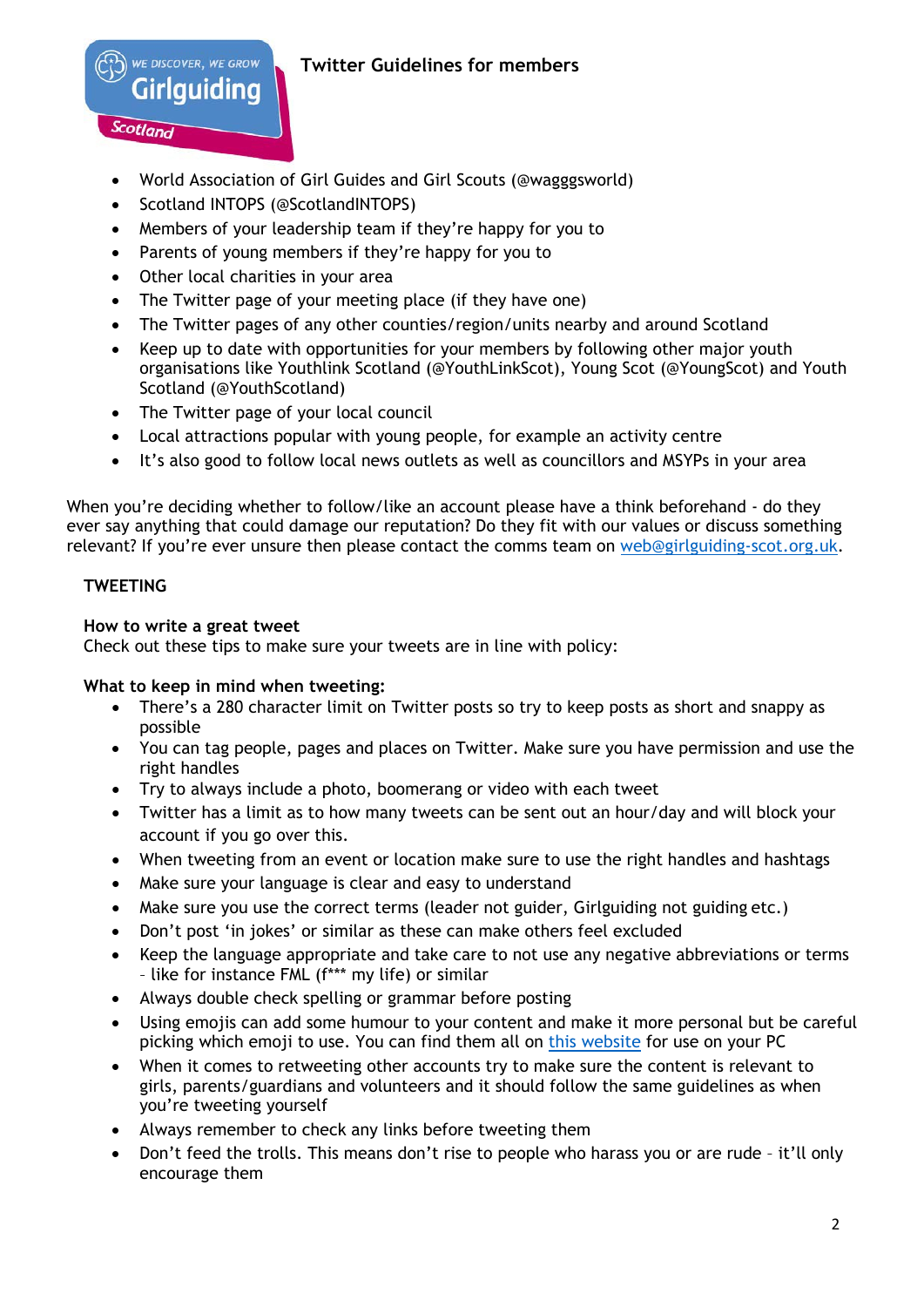### **How to stay safe**

- Avoid mentioning members' full names or including other information that could reveal their identities. Members' full names could be visible on Twitter if you tag them
- No girls under 18 should be tagged but try to avoid this altogether even if they are of age
- Be careful with your location: don't say something like 'We're heading to @EdinburghZoo and will be there all afternoon'. You could say 'Amazing day @Edinburgh Zoo!' once you are there as long as you keep in mind that these tweets are public
- Make your girls have photo consent and are comfortable with their pictures being shared on social media before sharing any content.
- Here's Twitter's privacy policy: <https://twitter.com/en/privacy>

## **Posting – handles and hashtags**

Whenever you put a post on Twitter try to tag @GirlguidingScot and your county handle e.g. @GirlguidingEdin.

**\*Top Tip\*** to help ensure your posts can be seen and your points collated please make sure to tag these accounts.

## **Suggested tweets**

Whether you're getting ready to go on your international adventure, you're on your way or you're already there, tweet a picture and share how excited you all are! You could mention what you're all looking forward to the most too.

- We had the most amazing time visiting @(other unit/popular attraction) today and making new friends! @GirlguidingScot #adventure
- Check out the (name of your unit) giving hoola-hopping a go in the sun! We've found our new favourite activity! @Girlguidingscot

# **Using data abroad**

If you're tweeting from an international trips using data abroad is largely free but there are some restrictions and other things to keep in mind:

- Calls and text still cost and may not be included in your package so be careful with both incoming and outgoing calls
- Whilst data is largely free there is a fair usage policy each provider is different but you can find them all out [here.](https://www.which.co.uk/reviews/mobile-phone-providers/article/eu-roaming-and-international-calls-explained) You can call your provider to ask them to ensure you're notified when you reach the limit
- Use WiFi where possible, lots of places offer free WiFi especially coffee shops and tourist attractions – if in doubt just ask!

If you have any concerns or questions please do not hesitate to contact the Girlguiding Scotland team on:

**[web@girlguiding-scot.org.uk](mailto:web@girlguiding-scot.org.uk)**

**0131 226 4511**

**07852 554 779**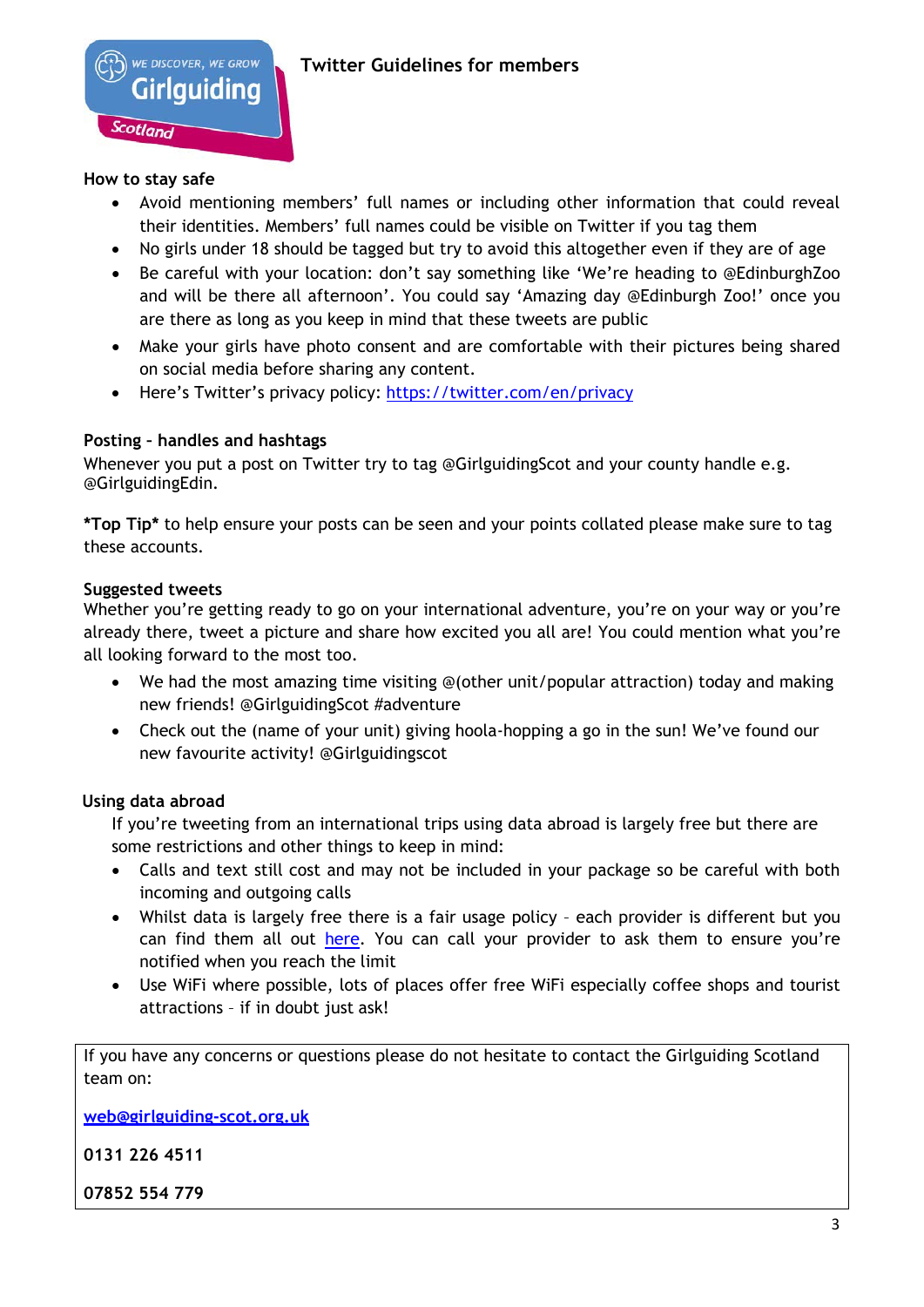

Instagram is a great way to promote your unit and keep a parents and members up to date with all the exciting things you've been doing with your girls, or plan to do. From showcasing fun pictures from a recent meeting to shouting about an important campaign you've been part of, Instagram can help you reach a new audience and subsequently encourage more people in your area to volunteer or sign their daughter up.

When you're setting up an account please remember that it should be managed carefully as you're representing Girlguiding Scotland. Please don't share any political views, any personal content or any views on sensitive topics.

Before you continue, please read Girlguiding's [digital safeguarding policy](https://www.girlguiding.org.uk/making-guiding-happen/policies/digital-safeguarding-policy/) and the social media [community guidelines.](https://www.girlguiding.org.uk/community-guidelines/)

## **SETTING UP AN ACCOUNT**

### **Getting started**

- Download and launch the app Download the Instagram app for iOS from the App Store, Android from Google Play store or Windows Phone from the Windows Phone Store. Once the app is installed on your mobile phone, tap to open it
- Tap 'Sign Up', then enter your email address and tap 'Next', or tap 'Log in with Facebook' to sign up with your Facebook account
- To set up a free business profile find 'Settings' within the App, then scroll down to 'Switch to a business account'. It will then ask you for your Facebook profile and a Facebook Page to connect to - you'll need to be an administrator of the Facebook page
- When editing your profile and your 'Public business information'
	- Choose your logo as your profile picture and create a bio that reflects Girlguiding/ your unit e.g. 'Helping empower girls to reach their potential here in Bathgate!'
	- in the 'About' section which tells people how to join
	- For the website link, if you don't have a county website, [link to our website](https://www.girlguidingscotland.org.uk/get-involved/volunteer/) so prospective volunteers know how to join
	- Under 'Category' select 'Charity Organisation'
	- Do not use your personal email address as the address to be contacted on, don't include your person phone number or the number (or address) of your meeting place
- If you sign up with email, make sure you choose an email address that only you, or those in your volunteer team can access. If you log out and forget your password, you'll need to be able to access your email to get back into your Instagram account.

### **Security**

It's really important that you set up your security settings from the outset as accounts can easily be hacked. Follow the tips here to make sure that your account is secure (more detailed information [here\)](https://help.instagram.com/196883487377501).

Make sure your leadership team have given their consent for you to share information in your posts and that photo permission has been given too. Avoid sharing all the details about your local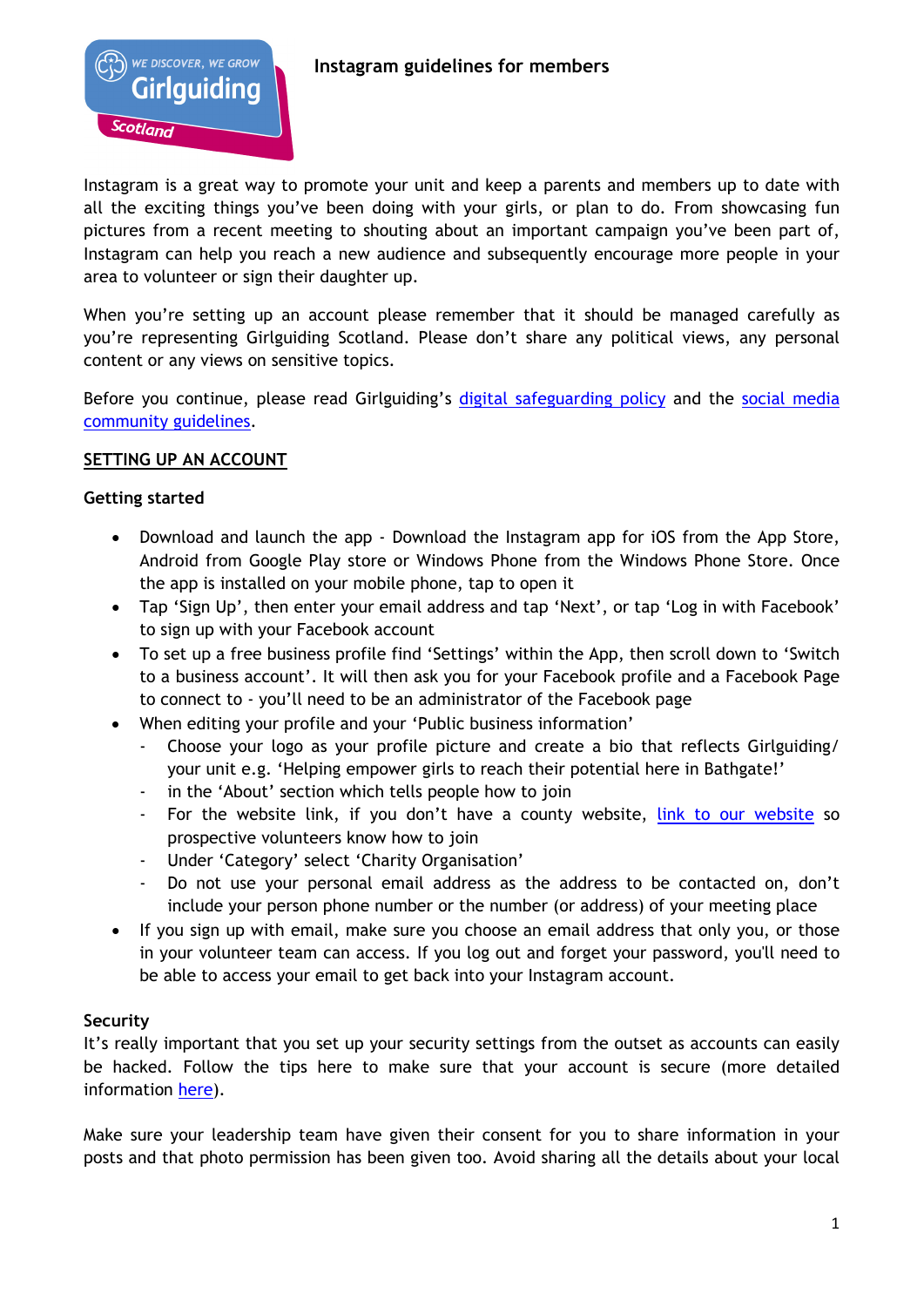

meeting - only include the weekday, time and a rough location instead of tagging your exact location.

## **Picking an username**

Scotland

We would suggest something like:

**WE DISCOVER, WE GROW** 

lauidina

- Girlguiding (followed by the name of your area)
- GG (followed by the name of your area)

### **Using Instagram**

Instagram has many functions – it's mainly visual, it allows you to post updates, follow people and like posts like yours and communicate through comments and messages. Not only can you post action-packed photos (with permission) from a recent unit meeting or day out, you can create an Instagram story (scroll down for more info on this), allowing you to share a series of images and some short videos.

## **What to keep in mind when using Instagram**

- It's for members aged at 13 and over, please don't promote it to girls under the age of 13
- Don't contact a young member on Instagram who's under the age of 14. Reach out to their parent or guardian instead
- If you've used any images from another website, make sure you have permission from the website owner or copyright holder. For any text, get in touch with the source
- There should be a minimum of two administrators to moderate interactions and ensure that appropriate communication takes place
- Creating your own social media code of conduct can encourage young members and adult volunteers to be respectful online
- If you're hoping to create graphics for social media please check out our brand guidelines [here](https://www.girlguiding.org.uk/making-guiding-happen/resources/how-to-use-our-brand/) and visit our online print centre [here](https://www.girlguiding.org.uk/making-guiding-happen/resources/online-print-centre-opc/) for more information

### **Following accounts**

Follow these accounts to get you started. Some will give you a good idea of things to post:

- Girlguiding Scotland (@GirlguidingScot)
- Girlguiding (@girlguiding)
- World Association of Girl Guides and Girl Scouts (@wagggsworld)
- Members of your leadership team if they're happy for you to
- Parents of young members if they're happy for you to
- Other local charities/ organisations in your area
- Your county commissioner if they have an account and they're happy for you to
- The accounts of other Girlguiding Scotland units in major cities across Scotland including Girlguiding Edinburgh, Girlguiding Glasgow and Girlguiding Dundee etc.
- The Instagram accounts of any other counties/region/units nearby
- The Instagram accounts of your local council
- Keep up to date with opportunities for young members by following other major youth organisations in Scotland like Youthlink Scotland, Young Scot and Youth Scotland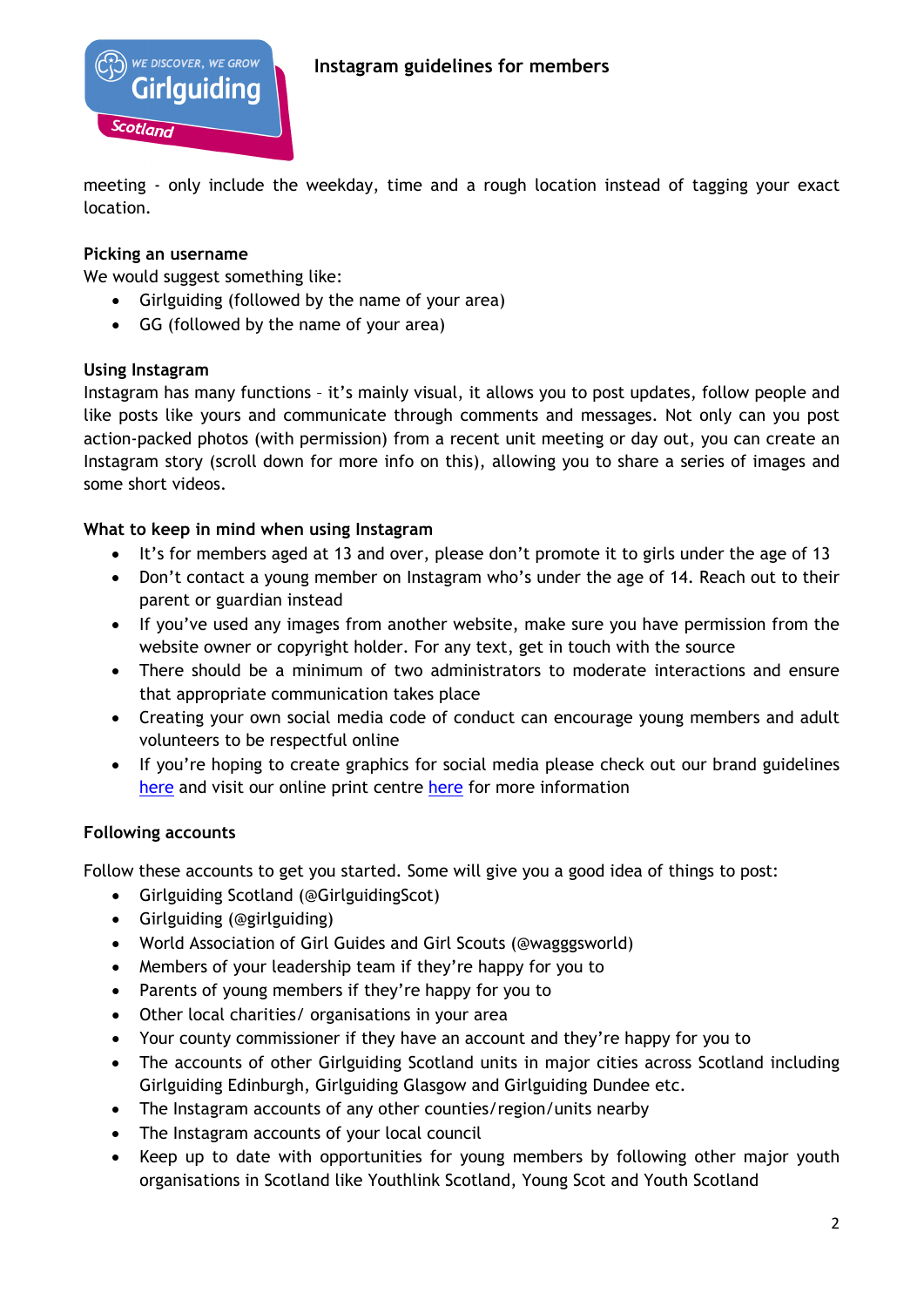

- Local attraction popular with young people, for example an activity centre
- It's also good to follow local news outlets
- Local councillors and MSYPs in your area

When you're deciding whether to follow an account please have a think beforehand - do they ever say anything that could damage our reputation? Do they fit with our values or discuss something relevant? If you're ever unsure then please contact the Marcom team on [web@girlguiding-scot.org.uk.](mailto:web@girlguiding-scot.org.uk)

# **Posting**

Check out these tips to make sure your posts are in line with policy. Here's what to keep in mind when posting:

- To begin just tap the '+' icon at the bottom of your screen then choose a photo or video from your library - or shoot one in the app (feel free to play around with the in App filters)
- Once you're done tap 'Next' then type your caption. The Instagram character limit is 2,200 characters but we'd recommend making your posts as short and snappy as possible
- You can add up to 30 hashtags but we'd recommend no more than 5-11 hashtags (use hashtags for post optimisation)
- Remember not to advertise where you're going with your girls before you go but afterwards feel free to tag where you've been using the correct handles and add your location (if you have permission to)
- You can tag people and place just like on Twitter. Type @ and then the first few letters of where you want to tag and it should come up in a dropdown menu
- Make sure your language is clear and easy to understand
- Don't post 'in jokes' or similar as these can make others feel excluded
- Keep the language appropriate and take care to not use any negative abbreviations or terms – like for instance FML (f\*\*\* my life) or similar
- Always double check spelling or grammar before posting
- Avoid mentioning members' full names or including other information that could reveal their identities
- No girls should be tagged even if they have their own Instagram account
- Using emojis can add some humour to your content and make it more personal but be careful picking which emoji to use
- Don't feed the trolls. This means don't rise to people who harass you or are rude it'll only encourage them
- Here's [Instagram's privacy policy](https://help.instagram.com/402411646841720)

### **Using photos and videos**

- Taking and sharing photos, boomerangs (find out more about this app [here\)](https://itunes.apple.com/gb/app/boomerang-from-instagram/id1041596399?mt=8) and short videos is a great way to show all the fun things your unit gets up to and the great work you're doing together
- Young people need to have given photo consent before you share photos of them so getting photo permissions is essential before you start posting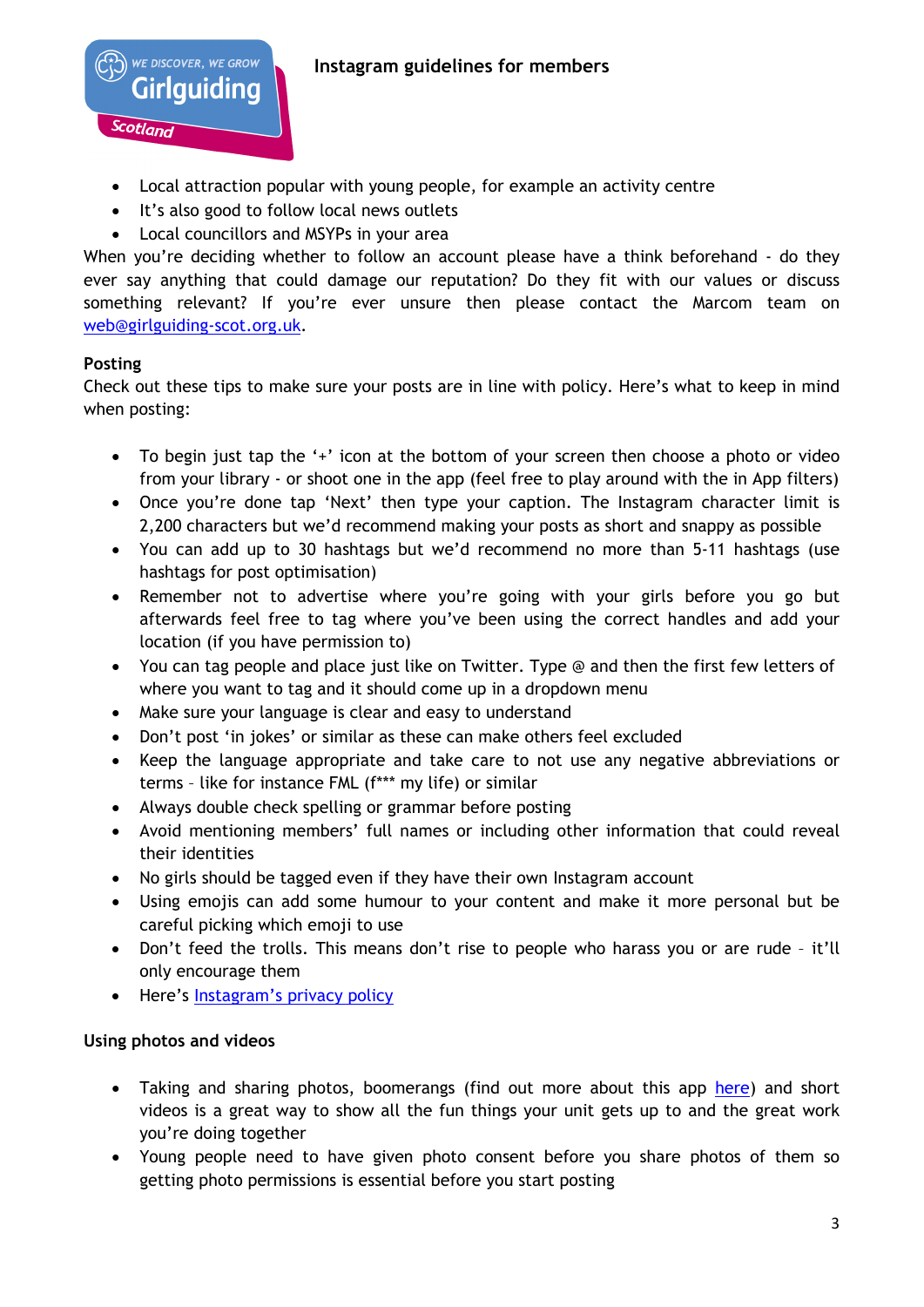

- When you're sharing images make sure there's nothing offensive or sensitive (such as personal details) in the background. Even if you think people won't be able to read them
- Remember, posts including group selfies and action shots are more exciting than pictures of people sitting down or looking static. For example you could capture girls having fun on a camping trip, taking part in activities and having a great time together

## **Suggested Instagram posts**

WE DISCOVER, WE GROW Girlauidina

Scotland

Whether you're getting ready to go on a camping adventure or you're having supporting an important campaign, let your followers know what your unit's getting up to so others can join in the fun of Girlguiding Scotland! Sharing pictures and quotes from the girls (if you have permission to) doing fun activities works really well. Check out [our feed](https://www.instagram.com/girlguidingscot/) for more inspiration and

- Tonight we made our #PlasticPromise! From pledging to use a reusable bottle to opting to use Tupperware instead of cling film for lunch, small changes can help make a big difference. What change will you make?
	- #Girlguiding #Girlguidingscot #climatechange #PlanetProtectors #FutureGirl #TakeAction
- We had the most amazing time chatting to @AnnaMcnuff on her #BarefootBritain journey! She helped the girls see that it's good to step outside their comfort zones and that they really can do whatever they put their minds to.

#Girlguiding #GirlguidingScot #inspiregirls #GirlsCan #Edinburgh #Scotland

• The girls had the best time at Netherurd taking part in action-packed activities like canoeing and archery! We explored the woodlands and even found time to earn our Forest Challenge badge during our stay.

#Girlguiding #Girlguidingscot #Netherurd #TheBorders #activities #ForestChallenge #FoundMyForest #forestryandlandscot #FCScotland #ForestryCommission

# **Creating an Instagram story**

Stories allows you to add images, boomerangs and short video clips to a story which is viewable for 24 hours before it vanishes (you can view Story content as many times as you want in that time period). Stories appear as little circles in the top of your followers' feeds. To get started:

- You need to select the 'Your story' option from the homepage and either take a picture or video to be uploaded, or upload content you've already created by selecting the picture box in the bottom left corner (you can add an unlimited amount of story additions)
- You can select the smiley face icons and the 'Aa' icon in the top left corner to add image, GIFs, emojis and text to your content
- You can add a video clips up to 15 seconds long and images can be viewed for 10 seconds
- You can track the total number of views and which users have viewed your content

If you have any concerns or questions please do not hesitate to contact the Girlguiding Scotland team on:

**[web@girlguiding-scot.org.uk](mailto:web@girlguiding-scot.org.uk)**